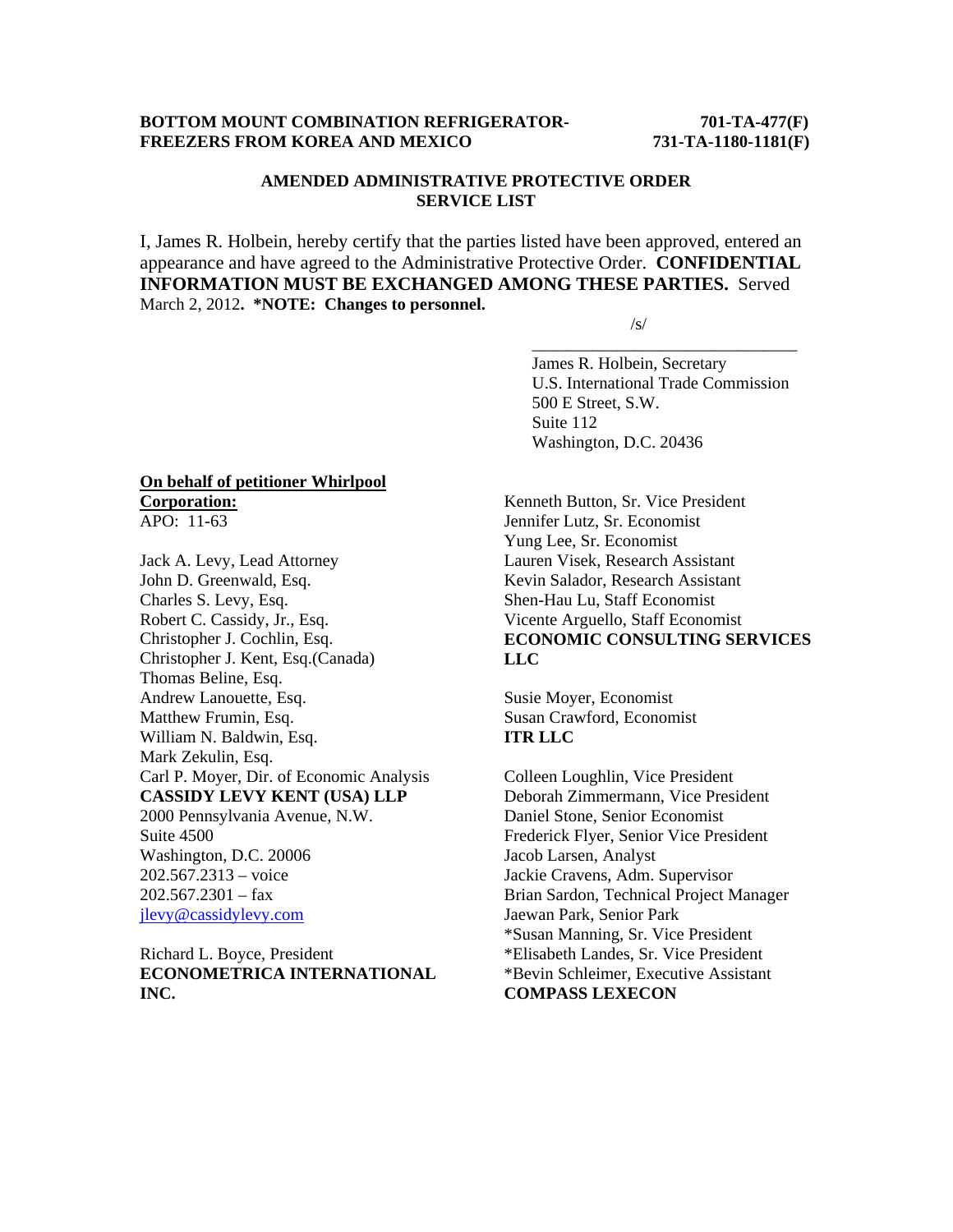#### **BOTTOM MOUNT REFRIGERATOR FREEZERS 701-TA-477(F) 731-TA-1180-1181(F) ADMINISTRATIVE PROTECTIVE ORDER SERVICE LIST**

## **On behalf of Samsung Electronics Co., Ltd., Samsung Electronics America, Inc. and Samsung Mexicana SA de CV:** APO: 11-48

Warren E. Connelly, Lead Attorney Natalya D. Dobrowolsky, Esq. J. David Park, Esq. Bernd Janzen, Esq. Jarrod M. Goldfeder, Esq. Phyllis L. Derrick, Economist **AKIN GUMP STRAUSS HAUER & FELD LLP**

1333 New Hampshire Avenue, N.W. Washington, D.C. 20036-1564 202.887.4000 – voice 202.887.4288 – fax wconnelly@akingump.com

## **On behalf of LG Electronics U.S.A., Inc., LG Electronics Inc., and LG Electronics Monterrey Mexico, S.A. de C.V.:** APO: 11-52

Thomas J. Trendl, Lead Attorney Richard O. Cunningham, Esq. Eric C. Emerson, Esq. Joel D. Kaufman, Esq. Christopher Falcone, Esq. Susan Louie, Esq. Matthew Griffith, Trade Economist **STEPTOE & JOHNSON LLP** 1330 Connecticut Avenue, N.W. Washington, D.C. 20036-1795 202.429.3000 – voice  $202.429.3902 - fax$ ttrendl@steptoe.com

Charles L. Anderson, Principal Valerie Owenby, Principal Mary Ann McCleary, Principal Cole Kyle, Analyst Daniel W. Klett, Economist Elisabeth A. Urfer, Analyst

Thomas L. Rogers, Economist Andrew Szamosszegi, Economist Garri Z. Gzirian, Accountant Brian W. Westenbroek, Economist Carl Hoeg, Research Analyst **CAPITAL TRADE, INC.** 

## **On behalf of General Electric Company and its operating division GE Appliances & Lighting, Monogram Refrigeration LLC, and GEA Bloomington Production Operations LLC:**  APO: 11-60

John R. Magnus, Lead Attorney Sheridan S. McKinney, Esq. **TRADEWINS LLC** 2740 34<sup>th</sup> Place, N.W. Washington, D.C. 20007 202.744.0368 – voice John.magnus@starpower.net

# **On behalf of Controladora Mabe S.A. de C.V. Mabe S.A. de C.V., and Leiser S. de R.L.:**

APO: 11-62

Gregory J. Spak, Lead Attorney Yohai Baisburd, Esq. Frank H. Morgan, Esq. Miguel Mayorga-Martinez, Consultant Deirdre Maloney, Sr. Trade Advisor **WHITE & CASE LLP** 701 13<sup>th</sup> Street, N.W. Washington, D.C. 20005-3807 202.626.3644 – voice  $202.639.9355 - fax$ gspak@whitecase.com